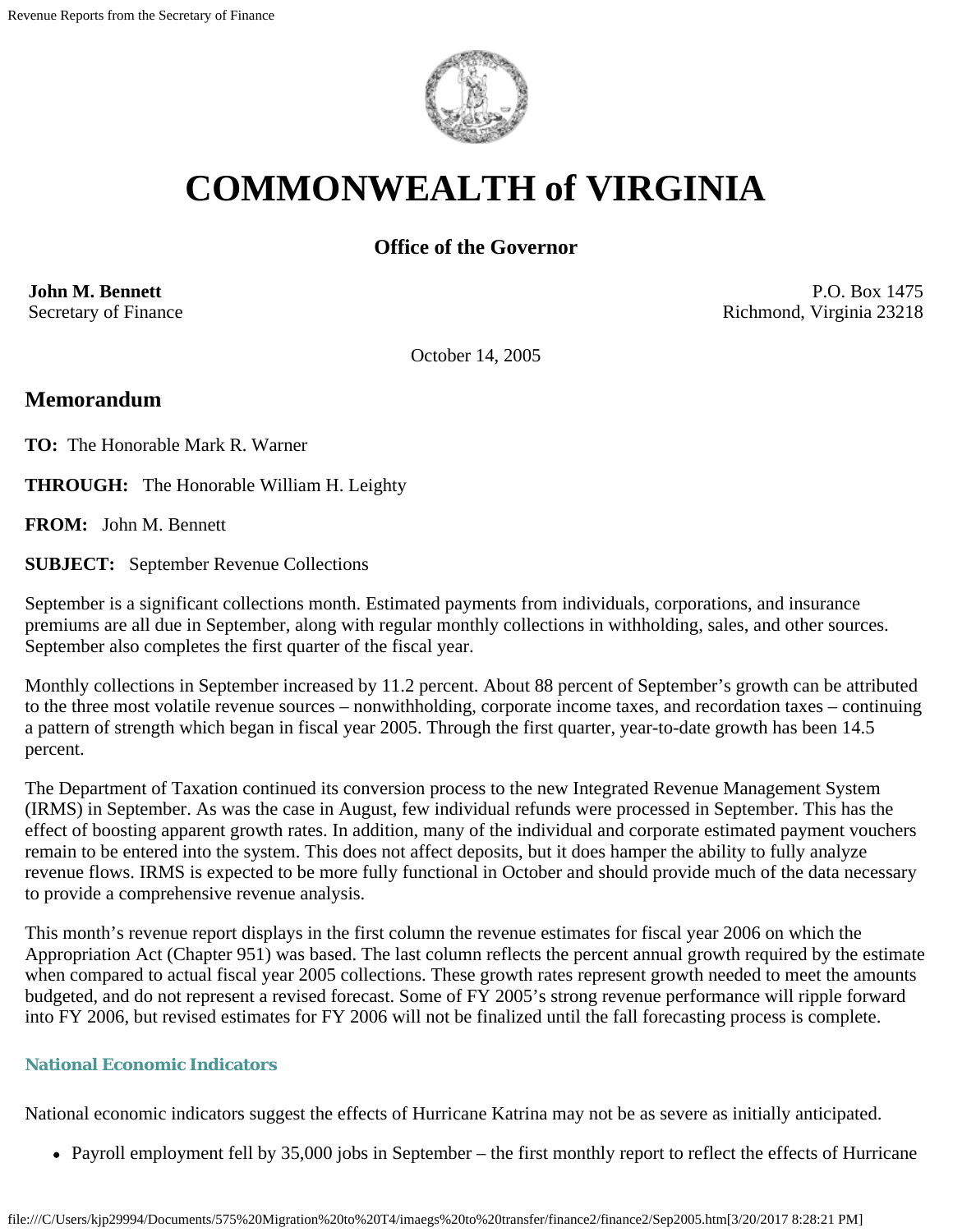Katrina. Hurricane Rita struck after the survey week, and did not affect the employment report. The relatively small job loss for the month suggests that employment growth was solid in other areas of the country. So far, about 360,000 claimants have filed for unemployment insurance due to job losses from the hurricane, but some jobs also were created in the region due to rescue and clean-up efforts. According to the federal Bureau of Labor Statistics, the economy would have added about 200,000 jobs in September had Katrina not hit. In a separate report, the unemployment rate rose slightly to 5.1 percent.

- Initial claims for unemployment rose to 390,000 during the last week of September, and claims for the previous week were revised up from 356,000 to 369,000. The four-week moving average rose to 405,000.
- The impact of the hurricanes was also evident in weakened consumer confidence. The Conference Board's index of consumer confidence fell almost 19 points in September to 86.6 -- the largest monthly decline in nearly fifteen years.
- The Institute of Supply Management index rose 5.8 points to 59.4 in September indicating that manufacturing activity picked up for the month.
- The Conference Board's index of leading indicators fell 0.2 percent in August, and July's small increase was also revised to report a decline of 0.1 percent. Declining consumer confidence was the main contributor to the decrease.
- The consumer price index rose 0.5 percent in August, with rising energy costs accounting for the increase. Core inflation rose 0.1 percent for the fourth consecutive month.
- The Federal Reserve raised the federal funds rate another quarter point to 3.75 percent at its September meeting – the eleventh consecutive increase.

## **Virginia Economy**

In Virginia, payroll employment grew by 1.4 percent in August compared with the same month last year – the fourth consecutive month it has been reported at that level. In the Northern Virginia and Richmond-Petersburg MSAs, payrolls grew by 3.1 percent, followed by the western MSAs with 2.3 percent, and Hampton Roads with 1.1 percent growth. The unemployment rate rose to 3.7 percent in August.

The Virginia Leading Index increased 1.1 percent in August after falling 0.1 percent in July. Strong auto sales due to employee discount pricing, and a decline in initial unemployment claims, contributed to the monthly increase.

### **September Revenue Collections**

September is a significant month for general fund revenue collections. In addition to normal monthly collections in withholding, sales, and other sources, estimated payments are due for individual income, corporate income, and insurance premiums.

Total general fund revenue collections grew 11.2 percent in September – all but a fraction of which was due to continuing strength in individual nonwithholding, corporate income, and recordation taxes.

**Individual Income Tax Withholding (60% of general fund revenues):** As expected, collections of payroll withholding taxes grew only 2.4 percent in September. September's calendar included four Wednesdays, compared to five Wednesdays last September – balancing the "five v. four Wednesday" pattern which had artificially boosted August's withholding collections. Year-to-date withholding growth is 7.3 percent.

**Individual Income Tax Nonwithholding (13% of general fund revenues):** The first estimated payment of fiscal year 2006 was due in September. Collections of nonwithholding were up 24.1 percent for the month. The average check size appears to have increased by about 21 percent – close to the 18 percent increase seen in the June, 2005 payment. Through the first quarter, year-to-date nonwithholding collections are up 21.8 percent.

**Individual Income Tax Refunds:** In August and September, TAX continued its implementation of a new accounting system. The transition to a new computer system requires TAX to process a limited number of tax returns at a time. About \$9.3 million in refunds were issued in September, compared to \$21.0 million last year.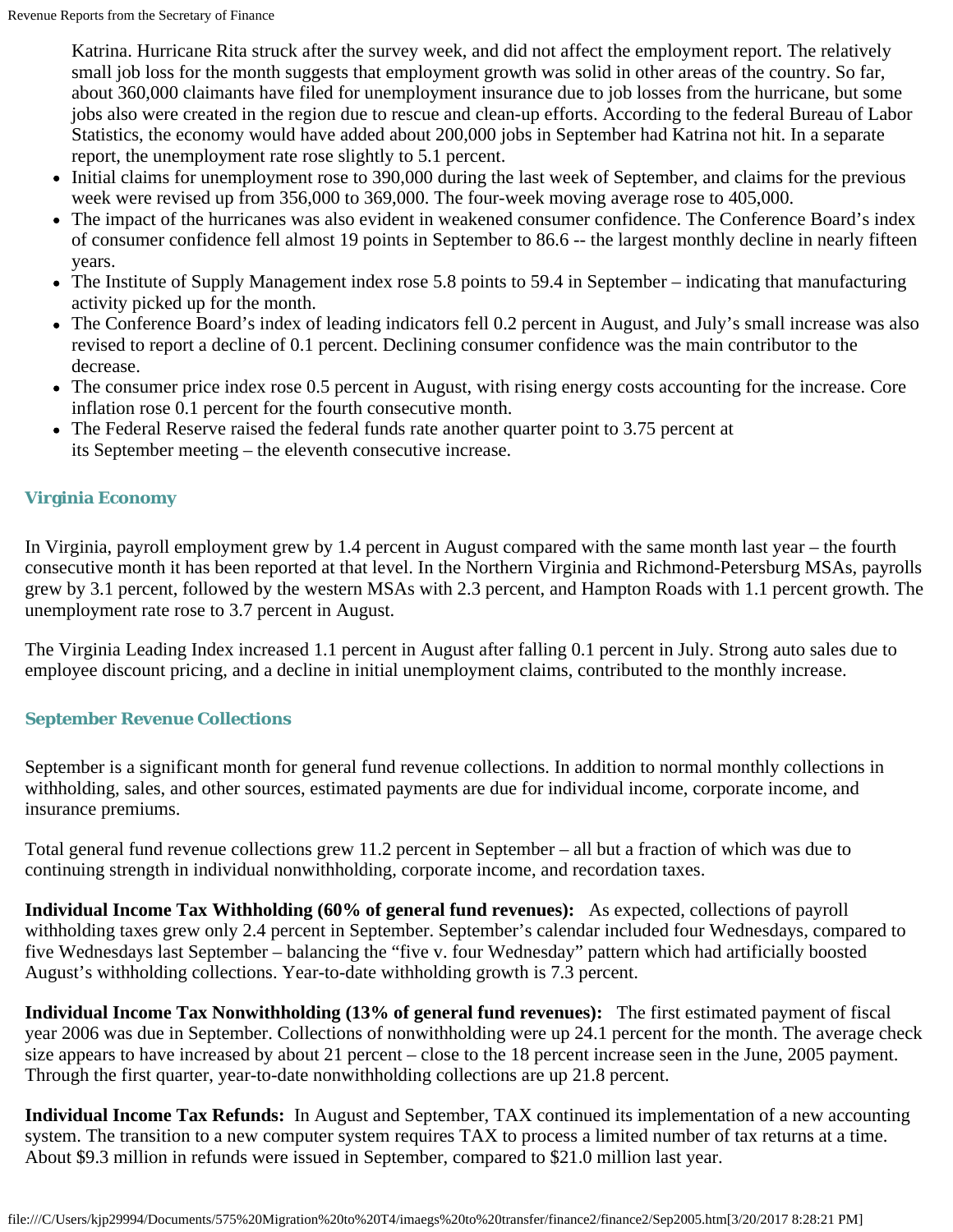Fiscal year-to-date, \$50.5 million in refunds have been issued, compared to \$87.8 million in the same period last year. The slower processing of refunds thus far has boosted apparent revenue growth in fiscal year 2006 by about 1.2 percentage points.

**Sales Tax (21% of general fund revenues):** September sales tax receipts reflect August retail sales. Sales tax collections grew 7.7 percent in September. Year-to-date growth stands at 10.5 percent. A large part of the revenue impact of the rate increase on sales has now been offset by the reduction in the sales tax rate on food.

Although sales tax collections continued to grow at above-trend rates in September, increased energy costs are expected to slow collections in this source over the coming months.

**Corporate Income Tax (4% of general fund revenues):** The first estimated payment of fiscal year 2006 was due in September. Monthly collections surged 53.5 percent.

Through the first quarter, corporate income tax collections have grown 76.1 percent – the strongest first quarter on record. Similar increases have been seen at the federal level and in other states. Continued strong corporate profitability is believed to be fueling the increases in tax payments.

Although most of the increase is due to growth in corporate payments, slower processing of refunds has also had an effect. Thus far in fiscal year 2006, \$4.3 million in refunds have been issued – compared to \$18.9 million in the first quarter of last year.

### **Other Revenue Sources**

The table below provides data on September collections for other revenue sources:

|                                                | <b>Year-to-Date</b> | <b>Required to</b><br><b>Meet Estimate</b> |
|------------------------------------------------|---------------------|--------------------------------------------|
| Insurance Premiums Taxes (3% GF revenues)      | $-4.4\%$            | 10.7%                                      |
| ABC Taxes $(1.1\% \text{ GF}$ revenues)        | 7.4%                | $-0.5\%$                                   |
| Public Service Corporations (0.7% GF revenues) | 5.2%                | 0.3%                                       |
| Interest Income (0.7% GF revenues)             | $*64.3%$            | $-0.2\%$                                   |

\*Approximately sixty percent of interest income for the quarter is due to nongeneral funds and will be transferred in October.

**All Other Revenue:** All Other Revenue fell by 7.8 percent in September – with \$89.8 million in collections, compared with \$97.4 million in September of last year. A \$20.9 million decline in collections in the inheritance, gift, and estate taxes was partly offset by significant growth in wills, suits, deeds, and contract fees, which includes recordation taxes. Wills, suits, deeds, and contract fees grew by 45.5 percent in September. The rate increase in the recordation tax enacted in HB 5018 took effect in September 2004; therefore, comparisons to the same month last year can now be drawn on an "apples to apples" basis.

For the fiscal year, collections of All Other Revenue are 17.8 percent above fiscal year 2005 totals for the same period.

**Lottery Revenues:** Lottery revenues increased 9.6 percent for the month and year-to-date growth stands at 5.6 percent. Gross sales increased 12.8 percent for the year – mainly due to strong growth in Mega Millions. Sales for Mega Millions were buoyed by a growing jackpot which peaked at \$258 million on September 16th. Both sales and net income were the highest ever for the first quarter. During the fall forecasting process, the Lottery forecast will be updated, and will include an estimate of the impact of North Carolina's decision to start its own lottery.

### **Summary**